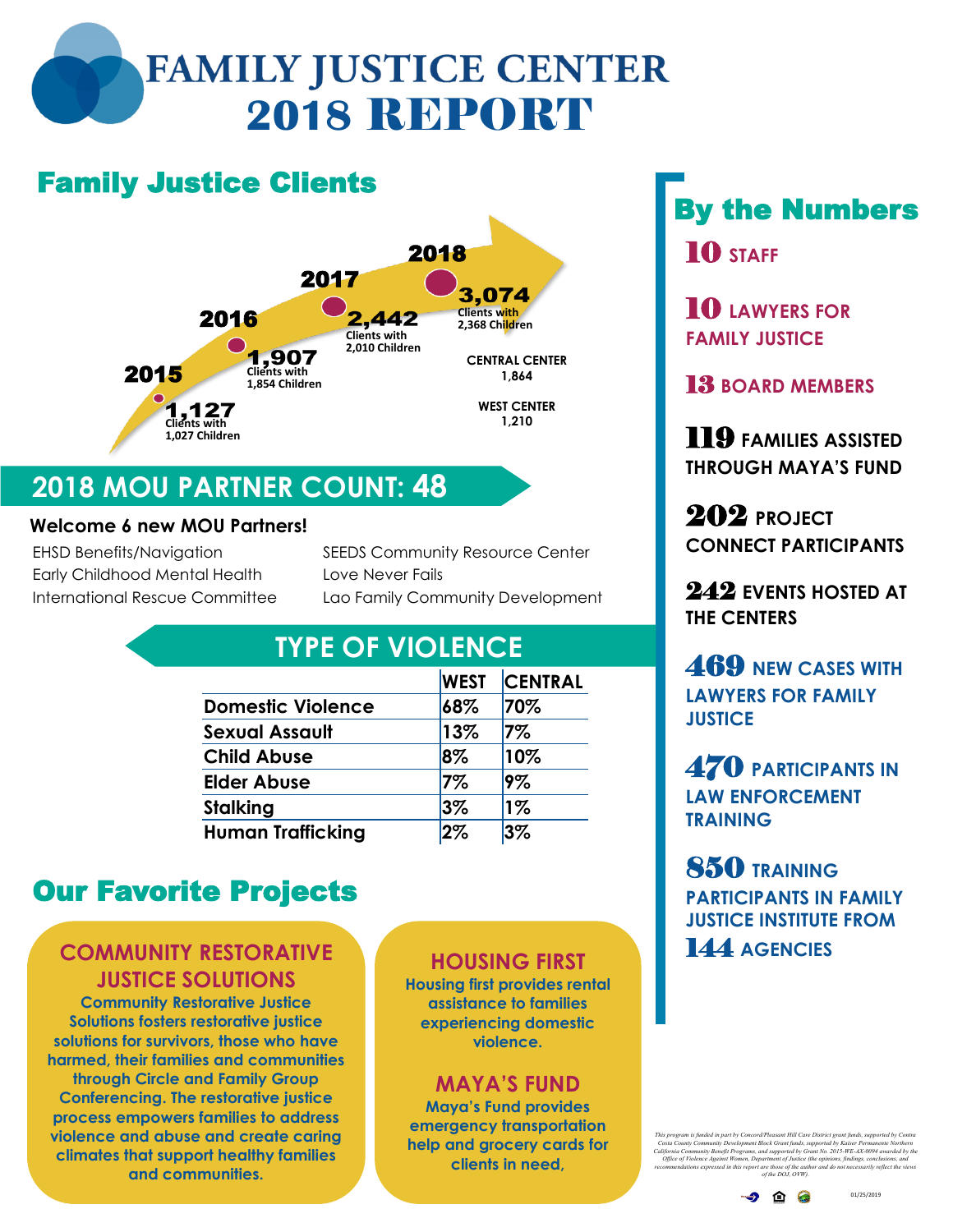### Who We Serve

#### **OUR CLIENTS**

| 98% are worried about safety                                                    |
|---------------------------------------------------------------------------------|
| 80% have prior history with DV, CFS,<br>APS, RO, custody, or law<br>enforcement |
| 64% earn less than \$2,000 per month                                            |
| 60% have children                                                               |
| 30% speak Spanish as a primary<br>language                                      |
| 22% are referred by law enforcement                                             |

- **21% have no medical insurance**
- 
- **20% lack immigration status**
- **18% are disabled**
- **16% are men**
- **15% are referred by friends or family**
- **13% live with a substance abuser**
- **13% are over 60 years old**
- **6% have no place to stay tonight**

| <b>RACE/ETHNICITY</b>               | %                        |
|-------------------------------------|--------------------------|
| Hispanic                            | 52%                      |
| White                               | 22%                      |
| <b>Black/African American</b>       | 17%                      |
| Asian                               | 8%                       |
| Other                               | 4%                       |
| American Indian/Alaskan Native      | 2%                       |
| Native Hawaiian/Pacific Islander    | $1\%$                    |
| <b>TOP CLIENT NEEDS</b>             | $\%$                     |
| Advocacy ("Comprehensive Services") | 21%                      |
| <b>Family Law/Court Assistance</b>  | 17%                      |
| <b>Restraining Order</b>            | 10%                      |
| Law Enforcement                     | $6\%$                    |
| Mental Health/Counseling            | $6\%$                    |
| Victim Services                     | 5%                       |
| <b>TOP 5 CONNECTIONS</b>            | $%$ OF<br><b>CLIENTS</b> |
| STAND!                              | 35%                      |
| Lawyers for Family Justice          | 35%                      |
| Bay Area Legal Aid                  | 11%                      |
| Victim Assistance Program           | 10%                      |
| <b>Community Violence Solutions</b> | 9%                       |



The Family Justice Center assists families regardless of location. In 2018, we assisted families from **86 cities** in **10 states**!

#### **TOP 5 CITIES:**

- **1. Richmond**
- **2. Concord**
- **3. Antioch**
- **4. San Pablo**
- **5. Pittsburg**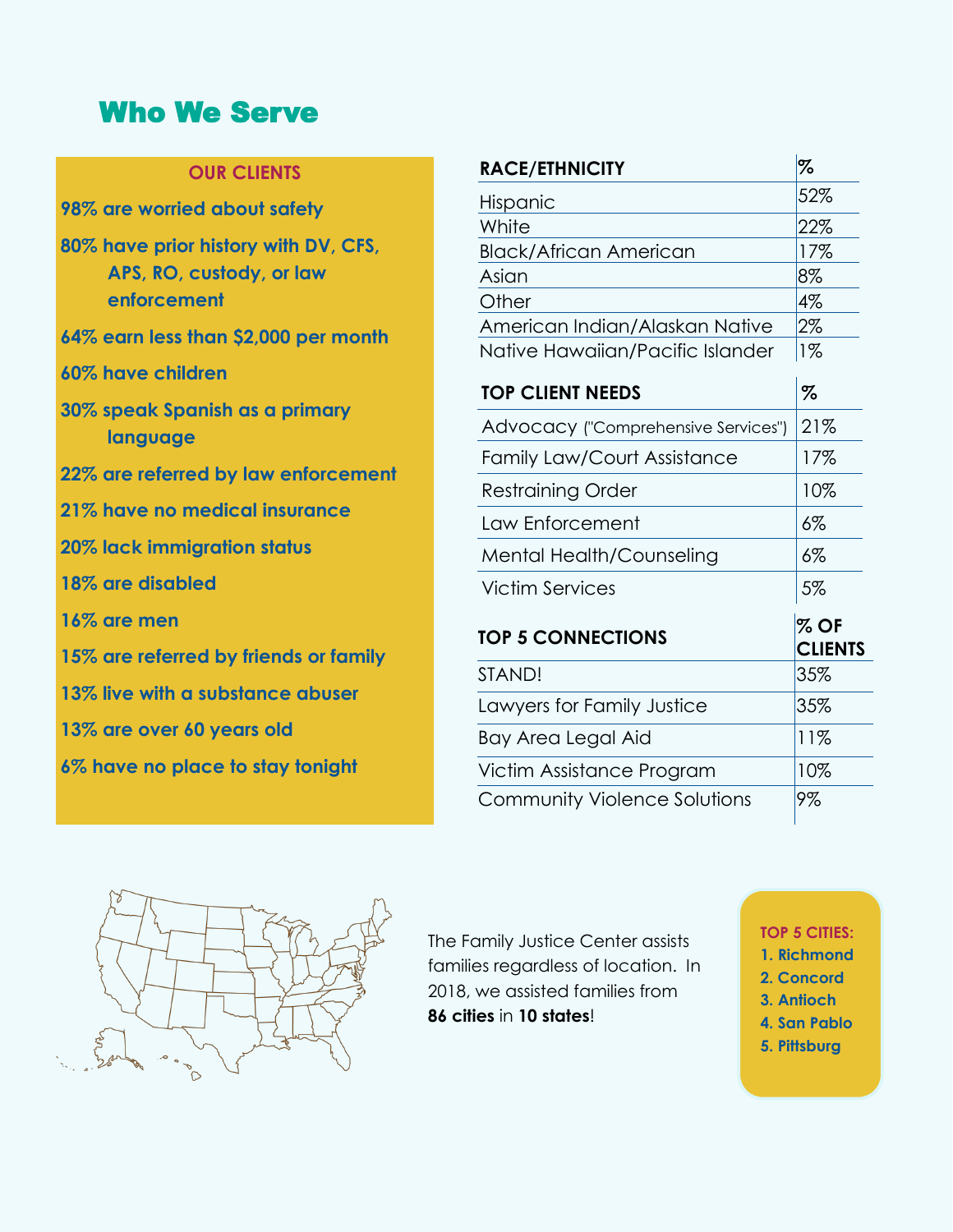## Crisis Support Programs

**Navigation**, a client works with a trained and culturally competent Navigator who serves as the client's single and trusted point of contact; **Lawyers for Family Justice**, a legal incubator providing pro bono legal services for clients expanded to 10 lawyers; and

**Multidisciplinary Teams (MDT)** for Domestic Violence and Human Trafficking cases bring together law enforcement agencies and advocates for monthly case review meetings for high-danger client cases.



## Long-Term Safety Programs

**WINGS (Women INspired to Grow and Succeed),** a financial self-sufficiency and leadership skills-building class for survivors (English and Spanish cohorts);

**Mentes Positivas**, a course providing tools for clients to reduce stress and depressive symptoms; **Triple P Parenting**: a class providing parents with simple and practical strategies to help them build healthy relationships, confidently manage their children's behavior, and prevent problems from developing; **Empowered Breath Yoga**: a gentle yoga hosted by Karma Yoga, appropriate for beginners, seniors, and even kids;

**Tax Day:** Free tax preparation services;

**Backpack Drive:** Provides backpacks with educational supplies for children to succeed in school; and **Success Academy:** New 2019 children's programming to provide academic support, especially for special school projects, for children whose families experience violence.

### Community Building Programs



**Community Fellowship Program**, a 4 month long stipended Fellowship in which survivors of violence develop their leadership skills while creating their own projects to support others in their community;

**Project Connect**, a community-building initiative to engage residents, survivors, and community partners to increase community awareness of IPV and improve communication among stakeholders;

**Healing Circle,** a Restorative Justice Circle to foster open and inclusive conversations about individual and community trauma;

**Family Justice Institute**, a school which offers workshops and trainings on topics related to IPV to build capacity for service providers and the community;

**Countywide Trainings for Law Enforcement**, to help law enforcement officers identify and handle cases of interpersonal violence - we are the lead agency organizing and coordinating these trainings in Contra Costa County ; and

**Run for Family Justice**, a running team to promote health and community